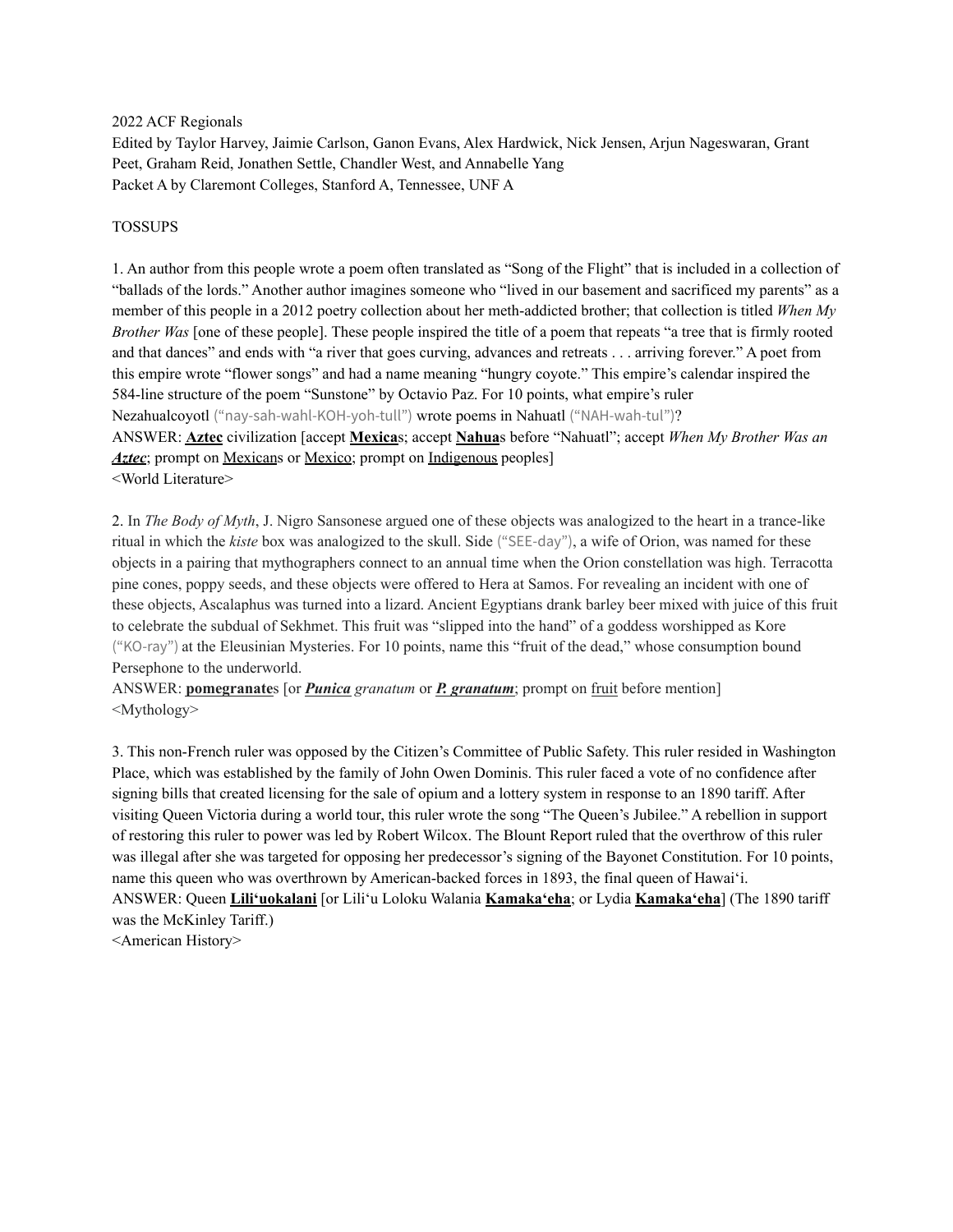4. *Two answers required.* In a 2008 *Nature* paper, Strukov, Snider, Stewart, and Williams reported a device that exhibits double loops on a plot of these two quantities by sandwiching a thin semiconductor film with doped and undoped regions between two metal contacts. The ratio of the output value of one of these quantities to the input value of the other gives a quantity denoted "lowercase *g*-sub-m." The x-intercept on a plot of these two quantities gives the strength of the Early effect. On plots of these two quantities, memristors display

hysteresis ("HIST-er-EE-siss"). These two quantities are plotted on transistors' characteristic curves. The product of these two quantities is the power radiated by a resistor. For 10 points, name these two quantities whose ratio is resistance by Ohm's law.

ANSWER: **current** [or **I**] AND **voltage** [or **V**] (The lead-in refers to the paper "The missing memristor found." Lowercase *g*-sub-m is transconductance.)

<Physics>

5. The owner of an artwork made with this substance split it into two pieces by setting it on fire; one of those pieces is now located at the Palace Museum. In 1999, James Cahill controversially claimed that an artwork in the Met made with this substance was a forgery created by a much-later artist. An artist who primarily worked with this substance was known as "Madman" for paintings of a poet strolling and the *Drunken Celestial*. A master of painting with this substance created an artwork depicting six persimmons. Josetsu was known as the father of Japanese paintings made with this substance, which was used for paintings of mountains and rivers by the shan shuǐ ("shahn shway") school. Chinese scrolls were often painted with, for 10 points, what substance also used to make calligraphy? ANSWER: **ink** [or **ink** wash painting or **shuǐmò**huà; prompt on paper; prompt on handscrolls by asking "what substance was used to paint the scrolls?"] (The painting in the first sentence is *Dwelling in the Fuchun Mountains* by Huáng Gōngwàng. Cahill argued that Zhāng Dàqiān forged *The Riverbank*, which is attributed to Dŏng Yuán. Liáng Kǎi was known as "Madman Liáng." *Six Persimmons* is by Mùxī.) <Painting/Sculpture>

6. When asked how old he is, a man in this novel forgets his age and rambles on about twenty-eight kinds of fish sauce. A man in this novel describes a group's "barbaric lavishness with time" to a man he calls "Engineer," who considers "time spacious before him" while wrapped in camel-hair blankets. A woman in this novel slams a door at the same time each day en route to the "good Russian" table; her "Kirghiz ("KEER-giz") eyes" remind a man of his childhood crush. In this novel, a man is told that "we up here" do not use such a small "unit of time as the week" by Settembrini. This novel's protagonist goes to visit his cousin Joachim ("YO-ah-keem") for three weeks, but falls in love with Clavdia Chauchat ("KLAV-dee-ah show-sha") and stays for seven years. For 10 points, name this Thomas Mann novel about Hans Castorp's stay in a sanatorium.

ANSWER: *The Magic Mountain* [or *Der Zauberberg*]

<European Literature>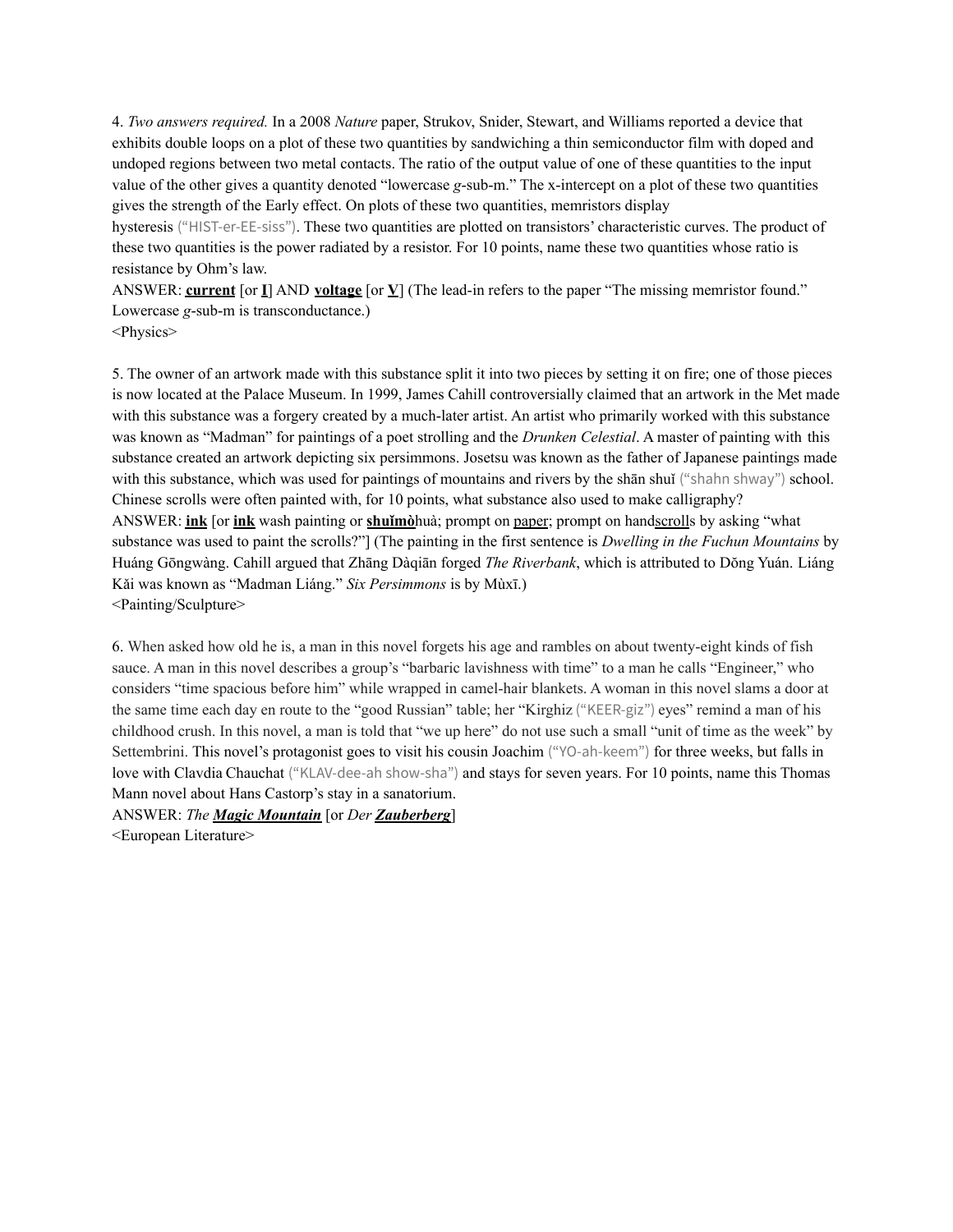7. Michael E. Porter argued that this concept is outmoded by citing Korea's "miracle on the Han River" and proposed replacing it with a diamond of four national determinants. The parameter theta that governs this concept is countered by geographic barriers in a paper by Eaton and Kortum that builds on Dornbusch, Fischer, and Samuelson's continuum model. Robert Torrens proposed an early form of this concept in an 1815 essay on Polish corn. Different relative proportions of factor endowments lead to this concept in the Heckscher–Ohlin model. This concept was numerically formulated using Portuguese wine and English cloth by David Ricardo. For 10 points, what concept holds that production efficiency is maximized by trading goods with the lowest opportunity cost, even without an absolute advantage?

ANSWER: **comparative advantage** [accept factor **comparative advantage**; accept *The Competitive Advantage of Nations*; prompt on opportunity cost before read by asking "what consequence of different opportunity costs in international trade?"; prompt on advantage before read; prompt on free trade or international trade before "trading"; prompt on specialization or equivalents]

<Social Science>

8. A possible rerun of this event is linked to climate change in Africa and the "second" globalization in the book *Black Earth*. The term "commemorative causality" warns how the eventual study of this event will reflect only "contemporary emotions," according to Timothy Snyder. A Daniel Goldhagen book revived debate over interpretations of this event presented by Andreas Hillgruber and Ernst Nolte during the "historians' quarrel." Christopher Browning places blame for this event on those in positions of power while excusing the title *Ordinary Men*. The trial of the "architect" of this event is discussed in a book subtitled for the "banality of evil" and written by Hannah Arendt ("AIR-unt"). For 10 points, name this event discussed in *Hitler's Willing Executioners*, the goal of the "Final Solution."

ANSWER: the **Holocaust** [or Ha**Shoah**; prompt on the Final Solution or World War II or WWII before "Final Solution"; prompt on genocide] (Timothy Snyder wrote *Black Earth.* The Hannah Arendt book is *Eichmann in Jerusalem.*)

<European History>

9. An algorithm for analyzing this type of data uses bidirectional Transformer encoders with 15% of the input masked, similar to a Cloze task. A bidirectional LSTM architecture is used to analyze this type of data in the ELMo ("elmo") algorithm, which preceded an algorithm for this type of data called BERT ("bert"). A representation of this type of data is constructed by performing singular value decomposition on a matrix of tf-idf values. This type of data can be embedded into a space of feature vectors using a skip-gram model. Assessing the polarity of this type of data is a rudimentary task in sentiment analysis. This type of data is generated by the GPT-3 model, which was trained on a massive corpus. For 10 points, NLP models operate on speech and what other type of language data? ANSWER: **text** [accept **document**s; accept text **corpus** or text **corpora** before "corpus"; accept **token**s; accept **word**s; accept **word2vec** ("word-2-vec"); accept **string**s; prompt on language by asking "the language data is in what form?"; prompt on writing; reject "handwriting"] (The third sentence refers to latent semantic analysis.) <Other Science>

10. This artist sings, "I'm high and I'm feeling anxious in the CVS," as the (emphasize) *guest* artist on a track where she also repeats the chorus "Life's so fun, got my miniskirt and my Rollerblades on." This guest artist on MUNA's track "Silk Chiffon" intones, "I'm strapped into a corset, climbed into your corvette," on a duet with Conor Oberst inspired by the death of Dylan Thomas. This artist asks, "Why do you sing with an English accent?" on a song inspired by her breakup with Ryan Adams. This female half of the duo Better Oblivion Community Center smashed her guitar during a 2021 performance on *SNL*. This artist appears in a skeleton costume on the cover of a 2020 album that features the songs "Graceland Too" and "Kyoto." For 10 points, name this artist of the album *Punisher*. ANSWER: Phoebe **Bridgers** [or Phoebe Lucille **Bridgers**] (The third clue refers to "Motion Sickness.") <Pop Culture>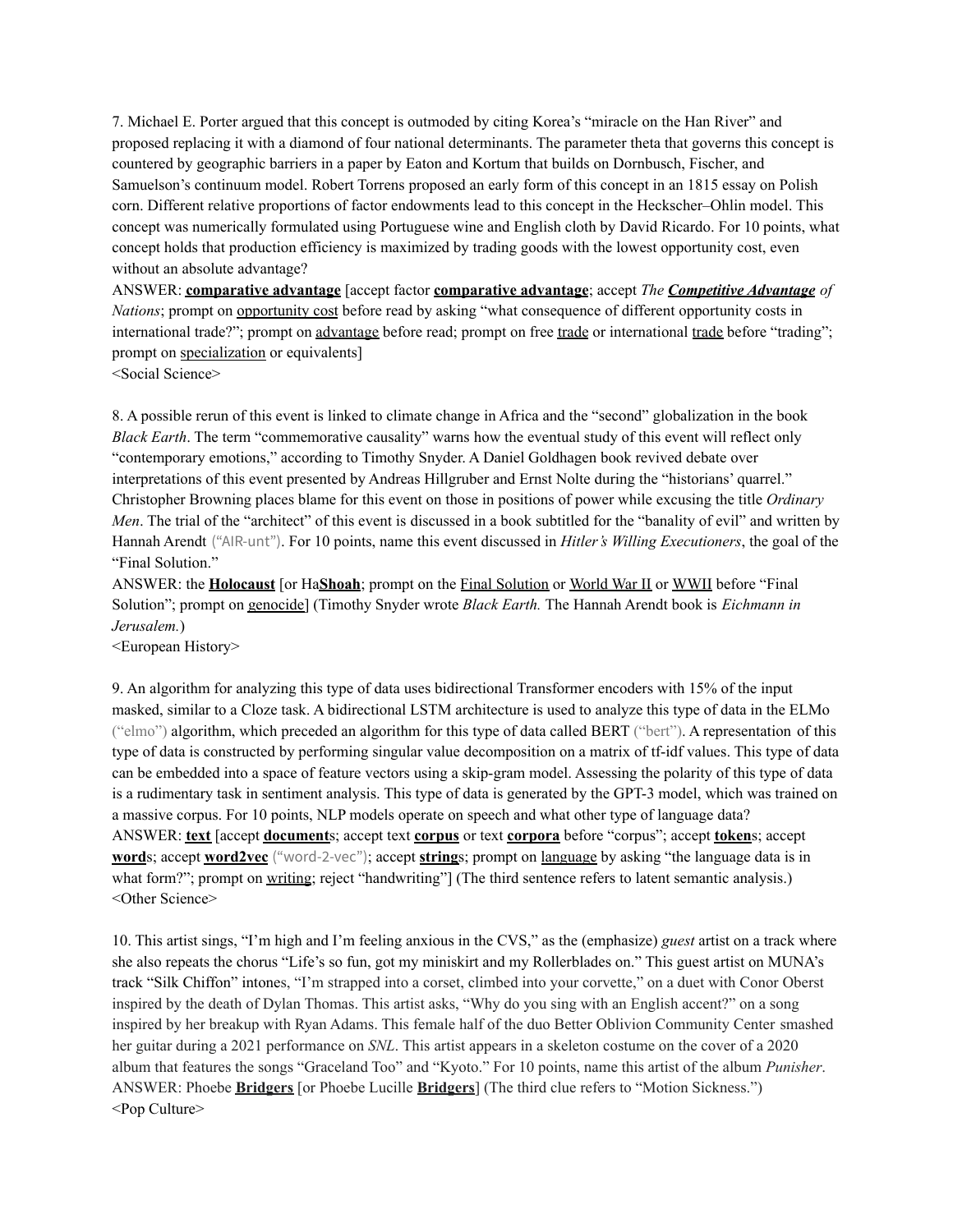11. Fmoc-FF ("F-mock-FF") transitions from flat ribbons to this type of material as pH rises above 6.4. The Stöber ("SHTUR-bur") process uses this type of material to produce uniformly sized silicon dioxide particles. These materials form when crosslinking results in molecular mass diverging, according to Flory–Stockmayer theory. Thin films can be produced by depositing a colloid and allowing monomers to coalesce into this type of material as the coating dries, in the "sol–[this material]" process. A subtype of these materials termed "frozen smoke" has extremely low density; that "aero" form of these materials has gas as the dispersed fluid phase. A network of polymers or other solids provides structure to, for 10 points, what semisolids exemplified by the agarose matrix used in electrophoresis ("electro-for-EE-siss")?

ANSWER: **gel**s [accept **gel** point; accept sol–**gel** process; accept aero**gel**s; accept **gel** electrophoresis; prompt on polymers; prompt on colloids; prompt on semisolids; prompt on quasi-solids; prompt on amorphous solids] <Chemistry>

12. A character in this story hears a sound like "a chorus of frogs on a spring evening" or "people laughing at you behind your back" after touching a five-year payment received upfront. That woman in this story has a "hard little place" at the center of her heart after she "married for love, and the love turned to dust." This story's protagonist forms a financial partnership with the gardener Bassett, which his uncle Oscar later joins. A house in this story is "haunted by the unspoken phrase: 'There must be more money!'" The protagonist of this story exclaims "It's Malabar!" before passing out, and tells his mother "I am lucky!" before dying. For 10 points, name this story in which Paul predicts the winner of races by riding the title toy, written by D.H. Lawrence.

ANSWER: "The **Rocking-Horse Winner**"

<British Literature>

13. In this state, Bill and Vonette Bright founded Campus Crusade for Christ, which later rebranded into the campus organization Cru ("crew"). While living in this state, the neo-pagan author Starhawk wrote the foundational text of the Goddess movement, *The Spiral Dance*. The most successful of the Human Potential Movement's "grow centers" was this state's Esalen Institute. The neo-Zoroastrian Mazdaznan movement is based in this state, which has the largest population of Zoroastrians outside of Iran and India. The African American preacher William J. Seymour led a racially integrated charismatic movement in this state, where Aimee Semple McPherson founded the Four Square Church. The Azusa Street Revival took place in, for 10 points, what state where many Scientologist celebrities live in Beverly Hills?

ANSWER: **California** [or **CA**] <Religion>

14. This modern-day country contained "whispering columns" at a temple of Artemis and a mosaic studio at the House of the Tesserae in a Decapolis city preserved by a 749 CE earthquake. PPN B residents of this country raised goats in Beidha and made plaster human statues in ʿAin Ghazal ("GUZZ-all"). In 2021, Allen West's Comet Research Group dubiously argued that a Tunguska-like airburst melted this country's site of Tall el-Hammam, inspiring accounts of Sodom. This country contains Jerash, Byzantine mosaics in Madaba, and Roman Philadelphia. Aretas IV built this country's Temple of the Winged Lions and Al-Khazneh behind the Siq gorge. Johann Ludwig Burckhardt visited the Treasury north of this country's Wadi Rum ("room") in a rock-cut Nabataean city. For 10 points, what country contains Petra and the citadel of Amman?

ANSWER: **Jordan** [or Hashemite Kingdom of **Jordan**; or Al-ʾ**Urdunn** or Al-Mamlakah al-'**Urdunn**iyyah Al-Hāshimiyyah] (Philadelphia was the Roman name for Amman. The earthquake was the 749 Galilee earthquake.) <Other History>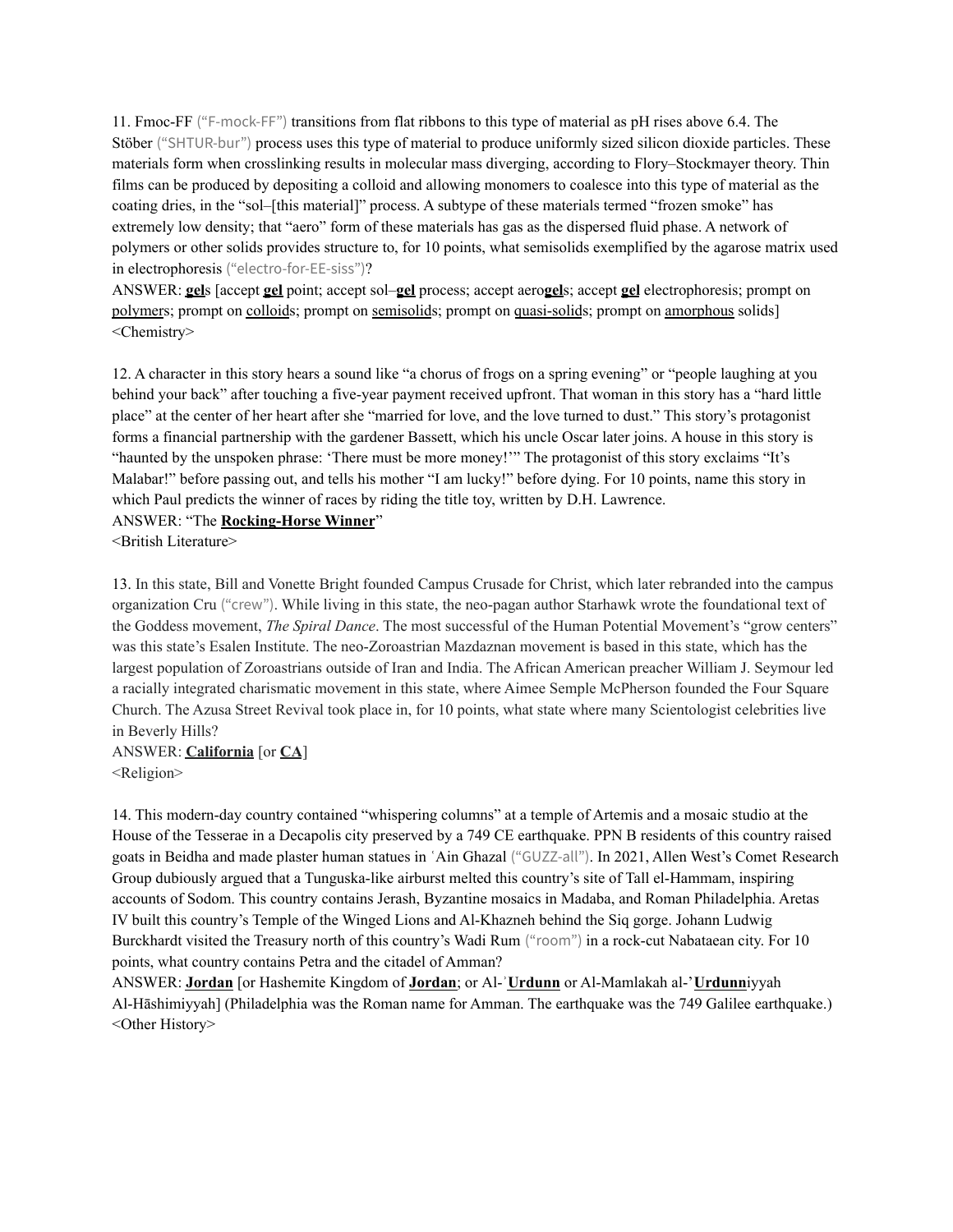15. This artist photographed twin boys next to a sign reading "Please Keep Off the Grass." Bonnie Yochelson chronicled this photographer's amateur assistants in a 2007 book titled "Rediscovering [him]." This photographer accidentally lit himself on fire with magnesium powder while pioneering indoor flash photography. This artist often photographed "growler gangs" of boys that he dubbed "Street Arabs." This photographer frequently titled photos for their costs in cents, such as one of a man sleeping on a mattress on top of two barrels. Clotheslines in this artist's photos of Bandit's Roost and other Mulberry Street locations represent the "poverty line." For 10 points, name this Danish American artist who photographed tenements for his collection *How the Other Half Lives*. ANSWER: Jacob **Riis** ("reese") [or Jacob August **Riis**; accept *Rediscovering Jacob Riis*] <Other Fine Arts>

16. In this city, the one-eyed Simeon Brown falls in love with the Holocaust survivor Maria in the novel *The Stone Face*. Life is described as "occurring underwater" in a location in this city with windows painted white in lieu of curtains. A novel set (emphasize) *primarily* in this city opens with the narrator describing "the night which is leading [him] to the most terrible morning of [his] life." At the end of a novel, a character who lives in this city asks a woman, "Isn't it pretty to think so?" A character who titles a novel primarily set in this city strangles his former boss after a gay affair with the American man David ends. This city is the primary setting of James Baldwin's novel *Giovanni's Room*. For 10 points, name this city that Ernest Hemingway described in his memoir *A Moveable Feast*. ANSWER: **Paris**, France (*The Stone Face* is by William Gardner Smith. "Isn't it pretty to think so?" is a quote from Hemingway's *The Sun Also Rises*.)

<American Literature>

17. A 3rd-century CE thinker with this name inspired a school of Renaissance philosophers led by Pietro Pomponazzi, which feuded over the immortality of the soul with Averroists like Agostino Nifo; that man from Aphrodisias was nicknamed "the commentator." A man with this name was the purported addressee of a letter that circulated in the Middle Ages and influenced Roger Bacon, called the *Secretum Secretorum*. A man with this name was the most famous student of a philosopher whose other students, like Theophrastus, were called Peripatetics; Diogenes of Sinope ("SEE-noh-pee") once asked that famous man of this name to move out of his sunlight. A military leader with this name sent donations to his teacher's school, the Lyceum. For 10 points, give this name of a ruler who was tutored by Aristotle.

ANSWER: **Alexander** [or **Aléxandros**; accept **Alexander** the Great or **Alexander** III of Macedon; accept **Alexander** of Aphrodisias; accept the **Alexandrist**s]

18. In 1987, elections empowered a president of this ethnicity from the Progressive Reform Party until he was dismissed in the "telephone coup" by the leader who ordered the December murders. After 1834, 450,000 immigrants of this ethnicity entered a depot in Trou Fanfaron in the "great experiment." In 1953, Britain overthrew a socialist "father of the nation" of this ethnicity who broke with the rival PPP leader Forbes Burnham ("BURN-um"). This ethnicity created foods like doubles in the Caribbean, where they mixed with Africans to form the Dougla people. This largest ethnic group in Mauritius, Suriname, Guyana, and Trinidad included sugar-growing Jahajis and Girmityas ("gheer-MEET-yuhs"), who, like the Chinese, were often indentured laborers. For 10 points, what ethnicity's diaspora is called desi?

ANSWER: **Indian**s [or East **Indian**s; accept **South Asian**s; accept **Pakistani**s; accept specific Indian subgroups, such as **Tamil**s or **Gujarati**s or **Sindhi**s or **Punjabi**s or **Bengali**s; accept **desi** before read; accept **Indo**-Caribbean; prompt on Asians; prompt on Surinamese or Guyanese or Mauritian] (The first line is about Ramsewak Shankar and Dési Bouterse. The second line refers to the Āpravāsī Ghāt in Port Louis. The third line is about Cheddi Jagan.) <World History>

<sup>&</sup>lt;Philosophy>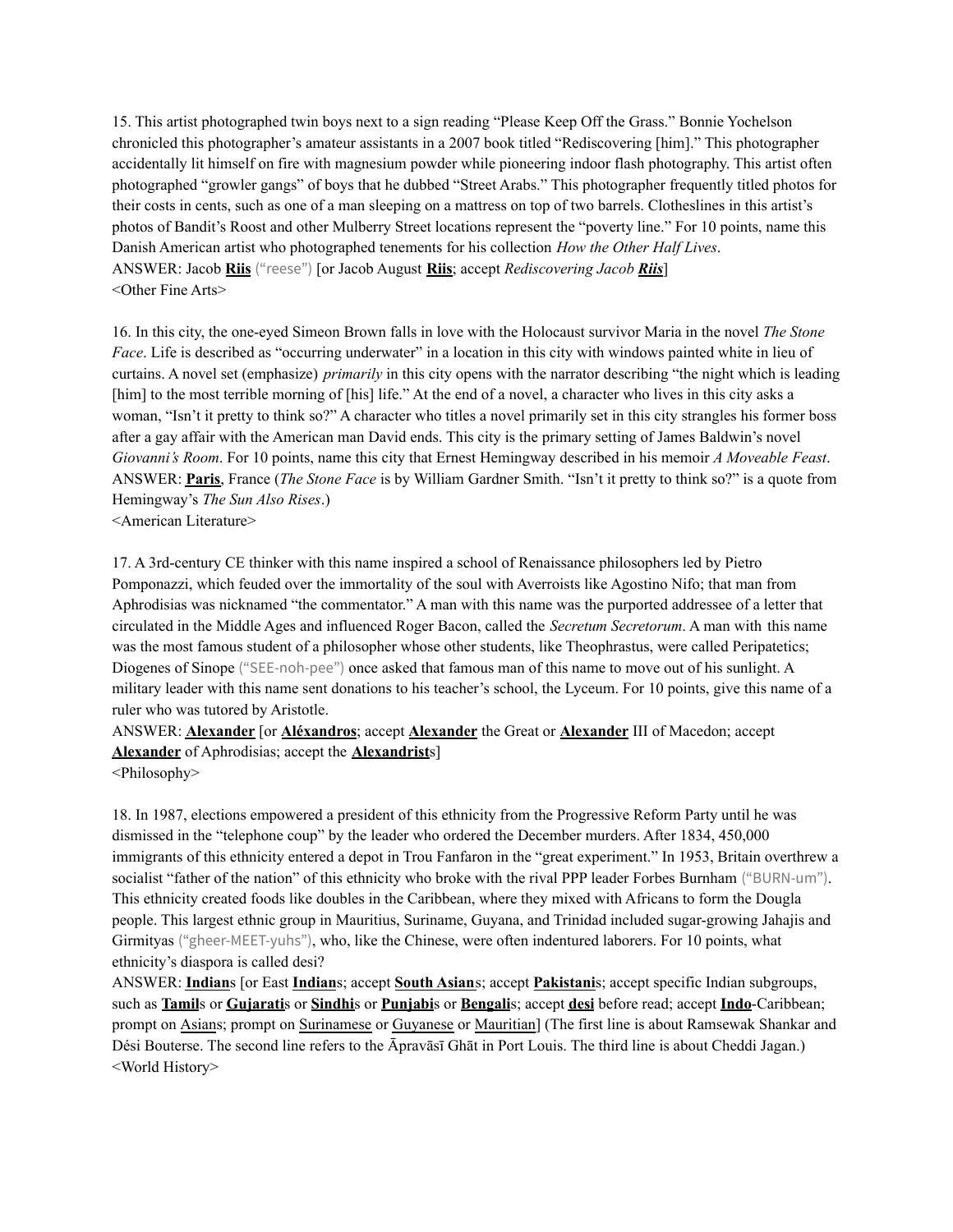19. A post-minimalist album with this adjective in its title features excerpts of Czesław Miłosz ( "CHESS-wahf MEE-wosh") read by Tilda Swinton over viola and electronics on its track "Shadow Journal." In a piece with this adjective in its title, a flute and clarinet represent the composer and her brother, Andrew, who died of skin cancer. The song "On the Nature of Daylight" appears on a Max Richter album in which this adjective describes "notebooks." This adjective describes a "cathedral" in the title of a Jennifer Higdon piece. This adjective appears in the title of a jazz-inspired piece whose five main themes were inspired by a train ride after its composer was convinced to compose a work for Paul Whiteman's "An Experiment in Modern Music." A clarinet glissando opens, for 10 points, a George Gershwin "rhapsody in" what color?

ANSWER: **blue** [accept *Rhapsody in Blue*; accept *blue cathedral*; accept *The Blue Notebooks*] <Classical Music>

20. Clay Armstrong injected these organisms with ammonium salts to determine how blocking affects inactivation rates. These model organisms replaced *Nitella* after K. S. Cole measured their rectification curves at Woods Hole. In these organisms, Rodolfo Llinás ("yee-NAHSS") discovered microdomains of increased calcium in presynaptic terminals. A species of these organisms creates circadian ("sir-KAY-dee-un") "counter-illumination" camouflage by expelling symbionts that perform *luxI/luxR* quorum sensing. Margaret McFall-Ngai found that the light organ of a Hawaiian species of these animals supports bioluminescent ("bio-luminescent") *Aliivibrio fischeri*. The patch-clamp technique derives from studies of these animals' giant axons, whose action potentials underlie the Hodgkin–Huxley model. For 10 points, name these two-tentacled, color-changing, ink-ejecting cephalopods.

ANSWER: **squid** [or **Decapodiformes**; accept **cuttle**fish or **Sepiida**; accept specific squid, such as bobtail **squid**; prompt on cephalopods or Cephalopoda before read; prompt on mollusks or Mollusca; prompt on coleoids or Coleoidea or Dibranchiata; reject "octopus"]

<Biology>

Tiebreaker. Footnotes are given in the rightmost of three columns in a 1,400-page experimental novel in this language whose plot occurs over a 25-hour period. The narrator of a novel in this language visits Thomas Abrams, who spends two decades building a painstakingly accurate model of the Temple of Jerusalem. John E. Woods translates literature from this language, including the difficult novels *Nobodaddy's Children* and *Bottom's Dream*. A book written in this language is titled for an architect who shares his name with a Napoleonic battle. A novelist who wrote in this language was known for using first-person narration and black-and-white photographs in books like *The Rings of Saturn* and *Austerlitz*. For 10 points, Arno Schmidt and W. G. Sebald wrote in what primary language of Austria?

ANSWER: **German** [or **Deutsch**] <European Literature>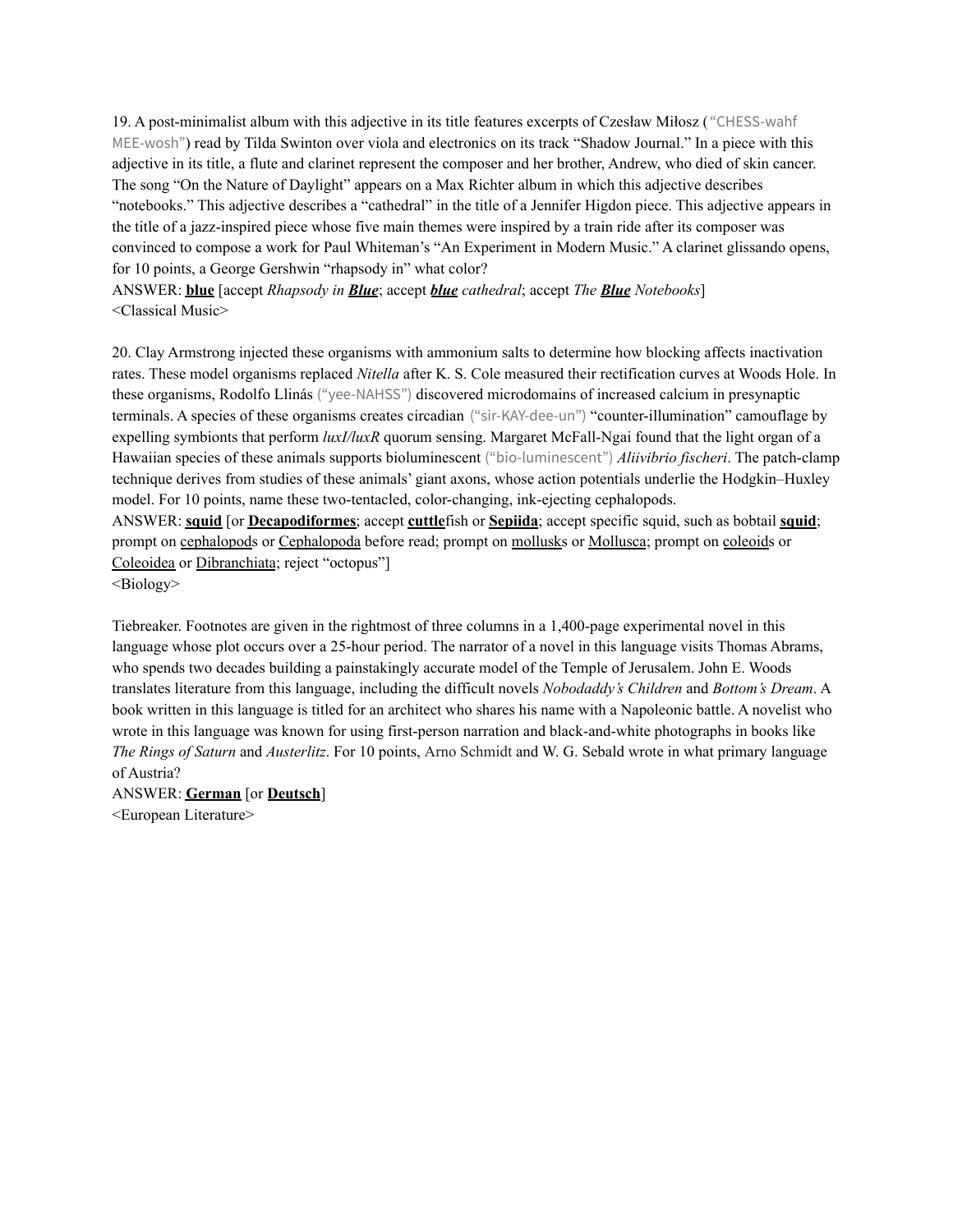#### BONUSES

1. Elizabeth Fulhame introduced the concept of this type of chemical species when she observed oxidation reactions that required the presence of water. For 10 points each:

[10e] Name this type of substance that increases the rate of a chemical reaction without itself being consumed as one of the reactants.

### ANSWER: **catalyst**s

[10m] In the reactions that Fulhame studied, water was this type of catalyst because it is in the same phase as the reactants.

### ANSWER: **homogeneous** catalyst [or **homogeneous** catalysis]

[10h] In contrast, heterogeneous catalysts exist in a different phase from the reactants and products, making the interaction strength between catalyst and substrate important. According to this principle, reaction rate is maximized for intermediate interaction strengths.

ANSWER: **Sabatier** principle

<Chemistry>

2. The Darboussier sugar factory is preserved as Memorial ACTe ("oct") in this archipelago, whose rebel "La Mulâtresse Solitude" inspired a novel by André and Simone Schwarz-Bart. For 10 points each:

[10h] Name this archipelago where Magloire Pélage and Louis Delgrès ("del-GREZ") fought slavery in Matouba. The abolitionist Victor Hugues ("uwg") briefly governed in this archipelago, which inspired *Windward Heights* by native author Maryse Condé ("muh-reese con-day").

ANSWER: **Guadeloupe** [or **Gwadloup**; prompt on Leeward Islands or Îles-Sous-le-Vent; prompt on Lesser Antilles or Antillean Islands or Petites Antilles; prompt on Les Abymes or Basse-Terre] (*Windward Heights* examines the lasting effects of Guadeloupe's slave society after abolition.)

[10m] Guadeloupean sailors fought slavery in Curaçao ("CUR-uh-sao") and Maracaibo with Alexandre Pétion, who led the Republic of Haiti before he died of this "tropical disease" that killed many French troops in Saint-Domingue. ANSWER: **yellow fever** [or **yellow plague**; or **yellow fever** virus disease; prompt on *Flavivirus* or flaviviral diseases]

[10e] Before Pétion succumbed to yellow fever, he wrote letters to this man that Chelsea Stieber discusses in *Haiti's Paper War*. This "Liberator" returned to Haiti with other refugees in 1816 before he abolished slavery in Venezuela. ANSWER: Simón **Bolívar** [or Simón José Antonio de la Santísima Trinidad **Bolívar** y Ponte Palacios y Blanco; prompt on El Libertador]

<World History>

3. Practitioners of this improvisatory singing technique commonly use non-lexical vocables beginning with d, r, b, and l, such as in the phrase "diddly-dye, dary do." For 10 points each:

[10h] Name this style of nonsense word singing meant to accompany Irish dance by imitating traditional instruments.

ANSWER: **lilt**ing [accept **mouth music**; accept **chin music** or **cheek music** or **gob music** or **puss music**; prompt on dye-diddling; prompt on humming]

[10m] Lilting may accompany this type of Irish dance in a compound meter, such as 6/8 ("six-eight"). This type of dance tune was adopted into European classical music as the concluding movement of Baroque suites.

### ANSWER: **jig** [accept **jig**ging; accept **gigue** or **giga**]

[10e] The Irish uilleann ("ILL-un") variety of this instrument is inflated by squeezing bellows, unlike the Scottish "Great Highland" variety, which is inflated by mouth. In this type of instrument, a chanter and one or more drones receive a continuous airstream via a flexible enclosure.

ANSWER: bag**pipe**s [accept uilleann **pipe**s; accept Great Highland bag**pipe**] <Other Fine Arts>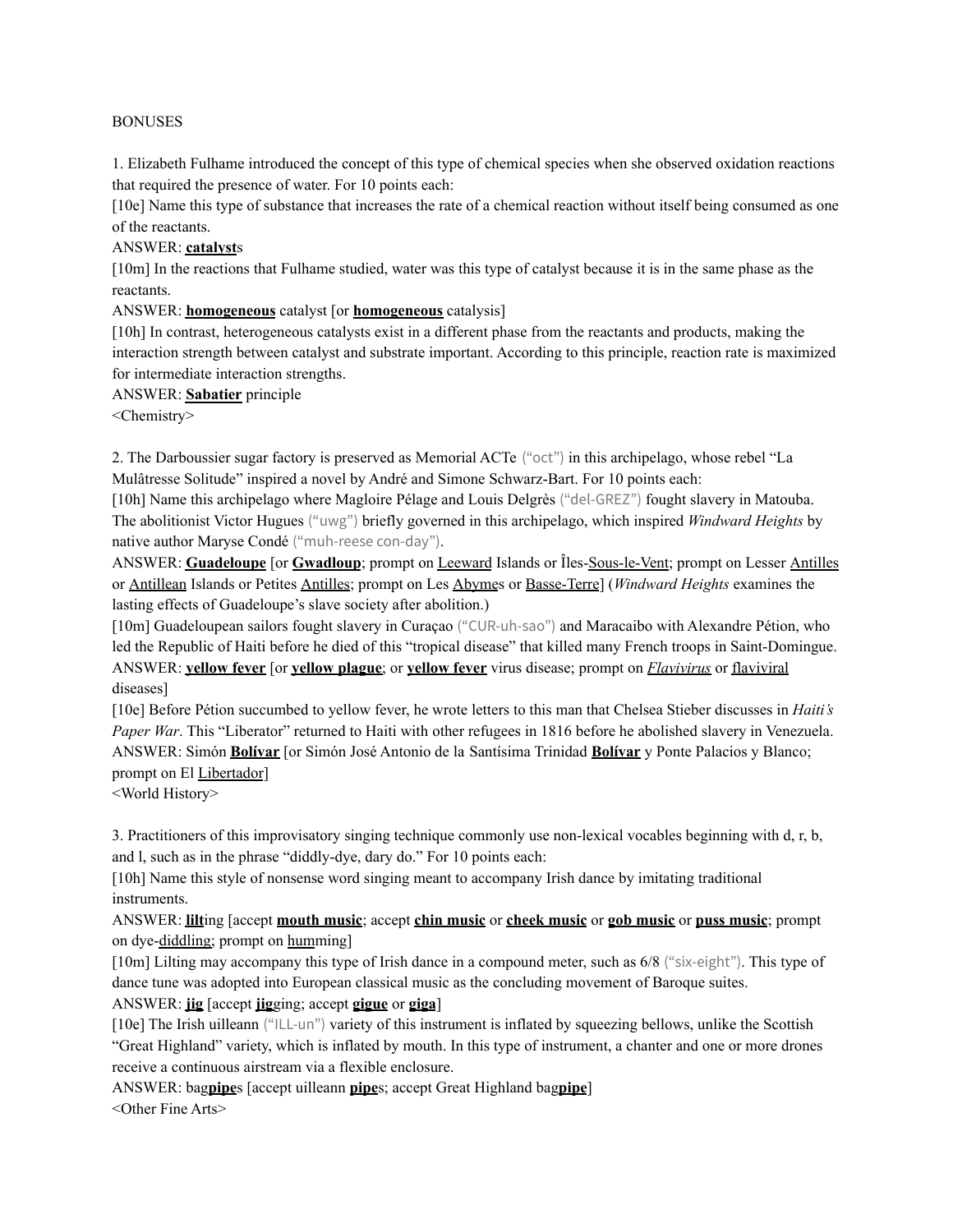4. In a short story, an unnamed narrator who is terrified of dying in this manner discusses cases like the wealthy Frenchwoman Victorine Lafourcade, who met this fate. For 10 points each:

[10m] Name this manner of death also suffered by the title character of the story "Berenice." Another story ends as a man suffering this fate exclaims, "For the love of God!" to which the protagonist replies, "Yes. For the love of God!"

ANSWER: being **buried** alive [or word forms like **burial**; or equivalents like living **inhumation**; accept **immurement** or being **walled in** or **entombed** or equivalents; accept "The Premature **Burial**"]

[10e] This author played on contemporary taphephobia, or fear of being buried alive, in stories like "The Premature Burial" and "The Cask of Amontillado" ("ah-mahn-tee-YAH-doh").

ANSWER: Edgar Allan **Poe** [or Edgar **Poe**]

[10h] *Specific term required.* The narrator of "The Premature Burial" claims that his phobia is spurred by attacks of this "singular disorder." In "The Fall of the House of Usher," doctors diagnose Madeline with "transient affections" of this condition.

ANSWER: **catalepsy** [or word forms like **cataleptic**]

<American Literature>

5. This man metaphorically "fell helpless and broken on his knees before the Christian cross" according to an essay titled "How I Got Rid of [this man]." For 10 points each:

[10m] Name this man who was also criticized as "a symptom of nihilism" in a book subtitled "A Musician's Problem." This person wrote that only a "total" artwork could reestablish art's community role in his Zürich writings.

ANSWER: Richard **Wagner** ("REE-kard VOG-nur") [or Wilhelm Richard **Wagner**]

[10e] *The Case of Wagner* ("VOG-nur") was a reversal from Friedrich Nietzsche's ("NEE-chuhz") earlier praise of Wagner in a book titled for the "birth of" this form of drama often contrasted with comedy.

ANSWER: **tragedy** [accept *The Birth of Tragedy from the Spirit of Music* or *Die Geburt der Tragödie aus dem Geiste der Musik*]

[10h] This other German thinker explained tragedy as when "our sensuous nature feels its limitations, but our rational nature feels its superiority." This thinker asserted that the two title concepts bridge morality and aesthetics in the essay "On Grace and Dignity."

ANSWER: Freidrich **Schiller** [or Johann Christoph Friedrich **Schiller**] <Philosophy>

6. *Two answers required.* During the Revolutions of 1848, nationalists in these two principalities burned copies of the *Regulamentul Organic*, under which they were governed as protectorates of imperial Russia. For 10 points each: [10h] Name these two Danubian principalities, which Alexandru Ioan ("YOOAN") Cuza united in a "Little Union" to form a state later dominated by the "monstrous coalition" of conservative and liberal politicians.

# ANSWER: **Moldavia** [or Principality of **Moldavia**; or **Moldova**; or Țara **Moldovei**] AND **Wallachia** [or Principality of **Wallachia**; or **Vlachía**; or Țara **Românească**]

[10e] In 1826, the Akkerman Convention required the governance of Moldavia and Wallachia to be approved by both Russia and this imperial power, which was labeled as the "sick man of Europe" until its collapse after World War I.

ANSWER: **Ottoman** Empire [or Devlet-i Aliye-i **Osmaniye**; or **Osmanlı** Devleti; or **Osmanlı** İmparatorluğu] [10m] The "monstrous coalition" succeeded in overthrowing Cuza in 1866 and replaced him with this first Romanian monarch, who reigned until his death during World War I.

ANSWER: **Carol I** [or **Karl I** or **Charles I**; prompt on Carol or Karl or Charles; prompt on Prince of Hohenzollern-Sigmaringen]

<European History>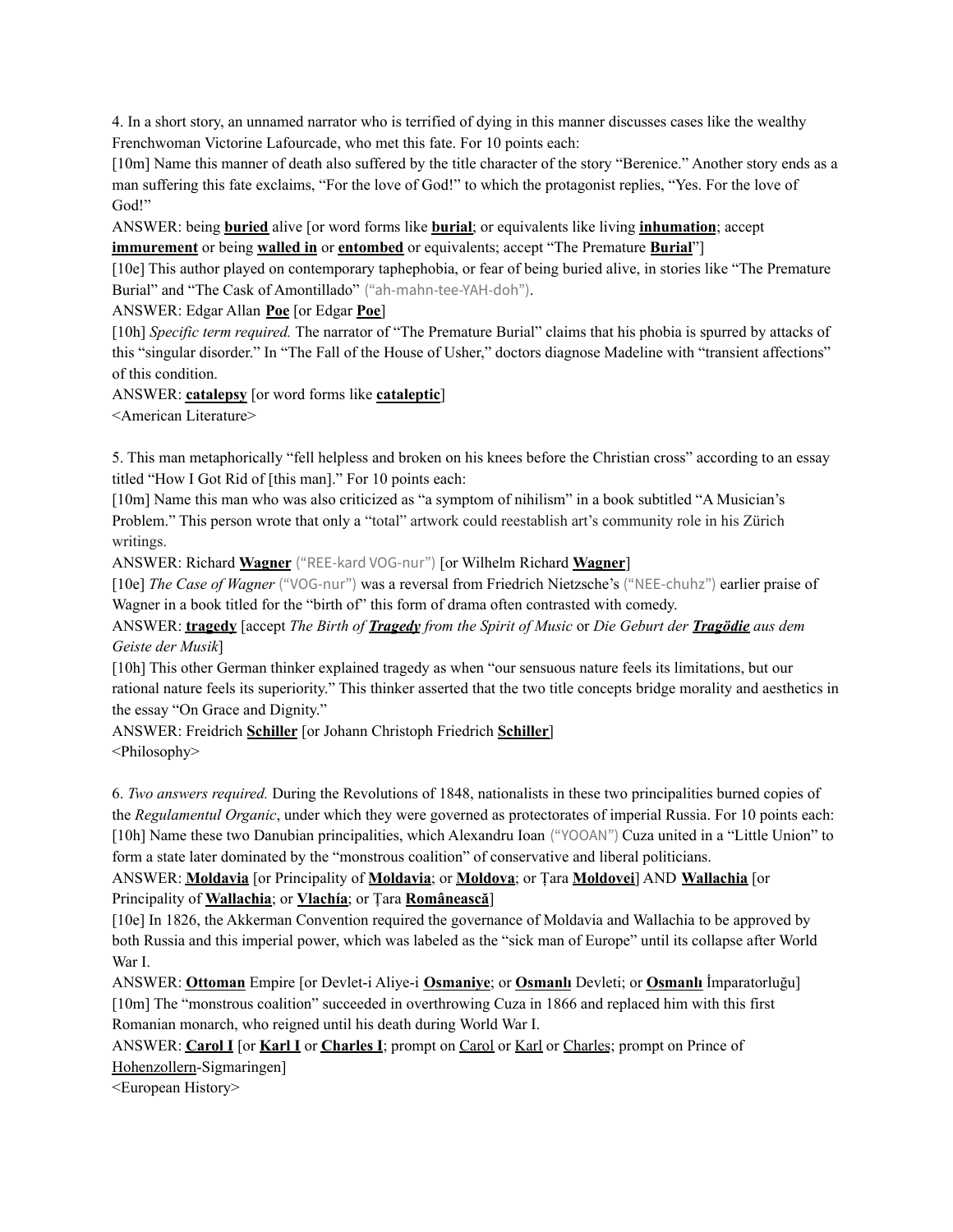7. This quantity's corresponding quantum mechanical operators are defined as the generators of rotations. For 10 points each:

[10e] Name this vector quantity, usually denoted capital *L*, that is defined classically as "*r* cross *p*."

ANSWER: **angular momentum** [or **angular momentum** operators; reject "momentum" or "linear momentum"] [10h] Applying the spin operator S-sub-z to an arbitrary spin one-half state shows that a rotation of this nonzero number of radians will bring the state back to the original state. The Dirac belt trick demonstrates that a rotation of this many radians is equivalent to not rotating spin one-half wavefunctions.

ANSWER: **4 pi** [accept multiples of 4 pi, such as **8 pi** or **12 pi** or **16 pi**]

[10m] This group and SU(2) ("S-U-2") can be used to represent rotations. Any 3-by-3 matrix *R* that is an element of this group has a determinant equal to one and satisfies the following property: *R* times *R*-transpose equals one. ANSWER: **SO**(3) ("S-O-3") [accept **special orthogonal** group of order 3; prompt on rotation group; reject "(general) orthogonal group"]

<Physics>

8. In this short story, the narrator attempts to read *Crime and Punishment* but instead finds a passage from *The Brothers Karamazov*. For 10 points each:

[10m] Name this posthumously ("POSS-chuh-miss-lee") published story in which the narrator hallucinates translucent versions of the title objects. This story's narrator is repeatedly tormented by thoughts about the main character's fate in the author's other story "Hell Screen."

ANSWER: "**Cogwheels**" [or "**Spinning Gears**"; or "**Haguruma**"]

[10e] This author wrote the autobiographical short story "Cogwheels." This author's other short stories include "Rashomon" and "In a Grove."

ANSWER: Ryūnosuke ("ryoo-NO-skay") **Akutagawa** [or **Akutagawa** Ryūnosuke]

[10h] In "Cogwheels," Akutagawa says that he gets an eerie feeling from a neighbor bowing to a deity with the head of this animal. In another Akutagawa story, Oshino Hanzaburō dies of a stroke and is brought back to life with the legs of this animal.

ANSWER: **horse**s [or **equine**s; or **uma**; accept **Horse**head Kannon or "**Horse** Legs"] <World Literature>

9. A. K. Ramanujan noted that "Doubles, shadows . . . reflections . . . are common in Indian myth and story." For 10 points each, answer the following about such doubles and variants of the *Ramayana*.

[10e] To protect this woman's chastity, the *Kūrma Purāṇa* claims that an illusory version of her is abducted by Rāvaṇa. This woman reunites with her husband, Rāma, after that shadow is destroyed in a fiery test of purity. ANSWER: **Sītā** [or **Jānaki**; or **Maithili**; or **Vaidehi**; accept Maya **Sītā** or Chaya **Sītā**]

[10m] Wendy Doniger argues that, while the lustful Shūrpaṇakhā manifests emotions Sītā cannot openly exhibit, this younger brother of Rāma serves as his shadow, speaking "what Rama is too well-behaved to say." This man cuts off Shūrpaṇakhā's nose.

## ANSWER: **Lakshmaṇ**a

[10h] Rāvana is fooled into giving up the real Pārvatī for a double by Vishnu, who appears by a tree with this characteristic in a symbol "for the reality that underlies . . . life." Chapter 15 of the *Bhagavad Gita* describes a tree with this characteristic, asserting, "One who knows the secret of this tree is the knower of the Vedas."

ANSWER: **upside-down** [or **inverted**; accept answers indicating that the **roots grow up**ward and the **branches** and/or **leaves grow down**ward] (See Wendy Doniger's "Shadows of the Ramayana" and *Dreams, Illusion, and Other Realities* for more discussion of the episodes above.)

<Mythology>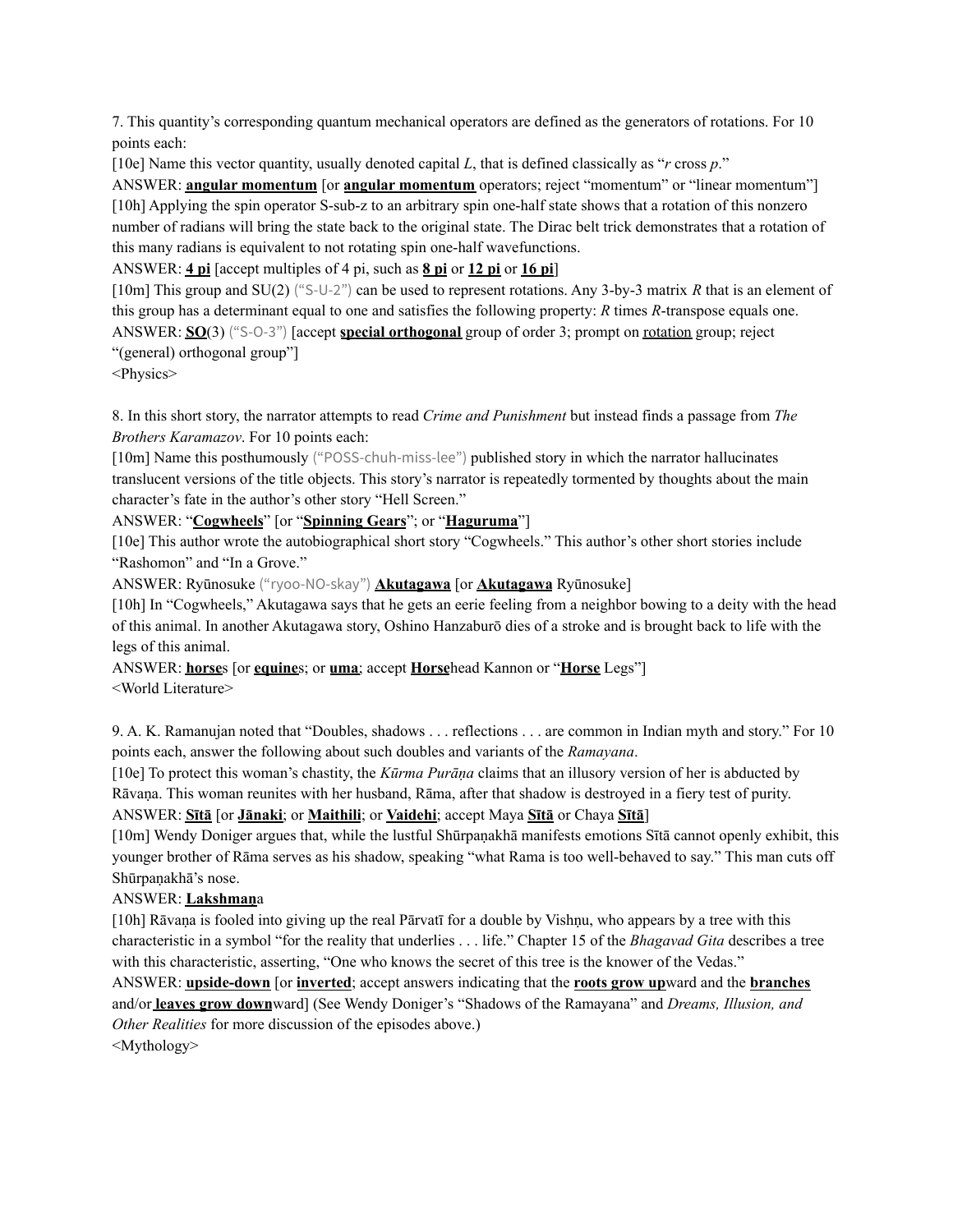10. In a version of this scene, the central figure is T-shaped to resemble a crossbow, reflecting the painting's commission by a guild of archers. For 10 points each:

[10m] Name this scene depicted by Rogier van der Weyden in a panel painting located in the Prado. A red-robed Saint John has one foot placed on a ladder in a depiction of this scene created for a cathedral in Antwerp.

ANSWER: the **Deposition** from the Cross [or the **Descent** from the Cross; or **Descent** of Christ; or **Deposition** of Christ; prompt on descriptions such as Christ being taken off the cross]

[10e] Van der Weyden was a contemporary of this other artist whose biblical scenes include an adoration in the center of his *Ghent Altarpiece*, which he made with his brother Hubert.

### ANSWER: Jan **van Eyck**

[10h] Van der Weyden and Jan Gossaert both painted versions of a scene in which this person draws the Virgin Mary. Most major artistic guilds in early modern Europe were named for this person, such as one in Delft that included Jan Vermeer.

ANSWER: Saint **Luke** the Evangelist [or **Lucas** or **Loukâs** or **Lūqā**'; accept Guild of Saint **Luke**] <Painting/Sculpture>

11. Answer the following about speakers on the Chautauqua circuit, for 10 points each.

[10e] This man emphasized the importance of religion in his "Prince of Peace" speech. During his 1896 presidential run, this supporter of bimetallism declared, "You shall not crucify mankind upon a cross of gold."

ANSWER: William Jennings **Bryan** [prompt on the Great Commoner]

[10h] In this speech delivered on the Chautauqua circuit, Russell Conwell declared, "You ought to get rich, and it is your duty to get rich." This speech instructed its audience to "dig in your own backyards" to find success. ANSWER: "**Acres of Diamonds**"

[10m] This frequent lecturer on the Chautauqua circuit later won the 1931 Nobel Peace Prize for her pacifist efforts during World War I. Toynbee Hall inspired an institution created by this activist.

ANSWER: Jane **Addams** [or Laura Jane **Addams**] (The institution was Hull House.) <American History>

12. Fikile Ntshangase, an activist known for opposing the extension of a mine extracting this resource near Hluhluwe–Imfolozi Park, was suspiciously murdered in her home in October 2020. For 10 points each:

[10m] Name this resource that is extracted from collieries in South Africa's Ecca deposits. Olaf Scholz's governing coalition wants to stop using this resource by 2030, in alignment with the UK-based bank NatWest.

ANSWER: **coal** [accept bituminous **coal** or **anthracite** coal or **lignite**; prompt on fossil fuels]

[10h] Coal-fired power stations in South Africa are operated by this state utility company, the largest greenhouse gas emitter in Africa. This company could face legal repercussions for trying to cover up violations of emission standards at its Kendal plant.

ANSWER: **Eskom** [or **Electricity Supply Commission**; or **EVKOM** or **Elektrisiteitsvoorsieningskommissie**]

[10e] Eskom's power plants create deadly levels of this environmental condition in South Africa. A 1963 act passed to reduce this condition in the US restricts the amount of particulate matter and ground-level ozone.

ANSWER: **air pollution** [accept **smog**; prompt on pollution; prompt on air quality] (The act is the Clean Air Act.) <Current Events>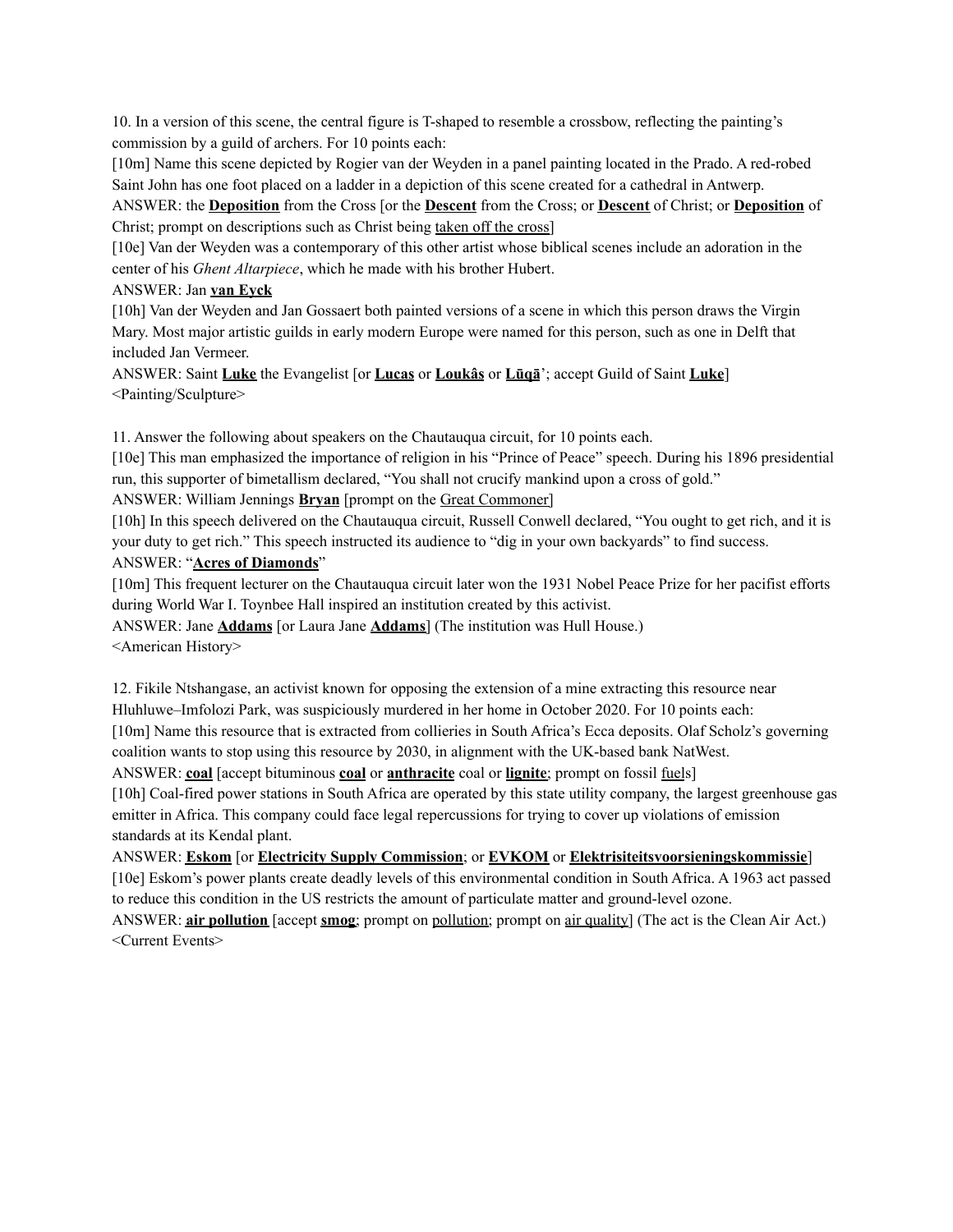13. After stars enter this stage of their evolution, they generate energy through hydrogen fusion. For 10 points each: [10e] Name this stage of stellar evolution that occupies a large diagonal band on an H–R diagram.

### ANSWER: **main sequence**

[10h] Electron scattering is the main contributor to this quantity in upper main-sequence stars. According to Kramers's law, this quantity is proportional to density times the negative seven halves power of temperature for free-free and bound-free interactions.

ANSWER: **opacity** [or **absorption coefficient**; accept Rosseland mean **opacity**; accept average **opacity**; accept line **opacity**; accept continuum **opacity**]

[10m] *Two answers required.* In low-mass main-sequence stars, the first of these two processes takes place in the core, while in more massive stars, the core is dominated by the other process. These two processes transport energy from a star's core to its surface.

ANSWER: thermal **radiation** [accept **radiative** core] AND **convection** [accept **convective** core] <Other Science>

14. In "The Monsters and the Critics," J. R. R. Tolkien accepts "without argument" that *Beowulf* originated in an "age" named for this writer. For 10 points each:

[10h] Name this attributed author of a five-line "Death Song." This writer's magnum opus relates how the cowherd Caedmon ("CAD-mun") miraculously received the ability to sing to compose his namesake hymn, which this writer preserved.

ANSWER: the Venerable **Bede** ("beed") [or Saint **Bede**; or **Bede** the Venerable or **Beda** Venerabilis]

[10m] In Bede's ("beed's") account, Caedmon ("CAD-mun") gained the ability to sing during one of these events. One of these events "of the Rood" titles a poem, attributed to Caedmon, in which the cross narrates Jesus's crucifixion.

ANSWER: **dream**s [accept *The Dream of the Rood*; prompt on sleeping]

[10e] Bede wrote texts of this type in the *Aenigmata* section of his *Liber epigrammatum.* "An onion" is the answer to a suggestive text of this kind in the Exeter Book, which likely inspired a contest of these things in *The Hobbit.* ANSWER: **riddle**s [prompt on puzzle or questions or brainteasers or similar] <British Literature>

15. The book *Children, Race, and Power* notes that two psychologists with this surname both had parents from the West Indies and argues that they pioneered remedial education for mental health. For 10 points each: [10m] Give this surname of two married psychologists who founded Harlem's Northside Center for Child

Development and conducted studies with dolls that were cited in *Brown v. Board of Education*.

ANSWER: **Clark** [accept Mamie **Clark** or Mamie **Phipps** Clark; accept Kenneth **Clark** or Kenneth Bancroft **Clark**]

[10e] In the Clark experiments, children compared dolls that differed in their hair and this trait. Frances Cress Welsing focalized groups often called "people of [this trait]" in her Afrocentrist psychology.

ANSWER: skin **color** [accept **color**ism; accept people of **color**; prompt on race or ethnicity; prompt on POC by asking "what does that stand for?"]

[10h] *Spanish or Portuguese term required.* The pervasive colorism in the Dominican Republic was exacerbated by Rafael Trujillo ("troo-HEE-yoh") promoting this gradual process. Colonial Latin American caste systems entrenched this process of marrying light-skinned partners to supposedly "mejorar la raza" ("may-HO-rar lah rah-sah").

ANSWER: **blanqueamiento** [or **blanquear** or **blanqueando**; or **branqueamento** or **branquear** or **branqueando**; reject "limpieza de sangre"]

<Social Science>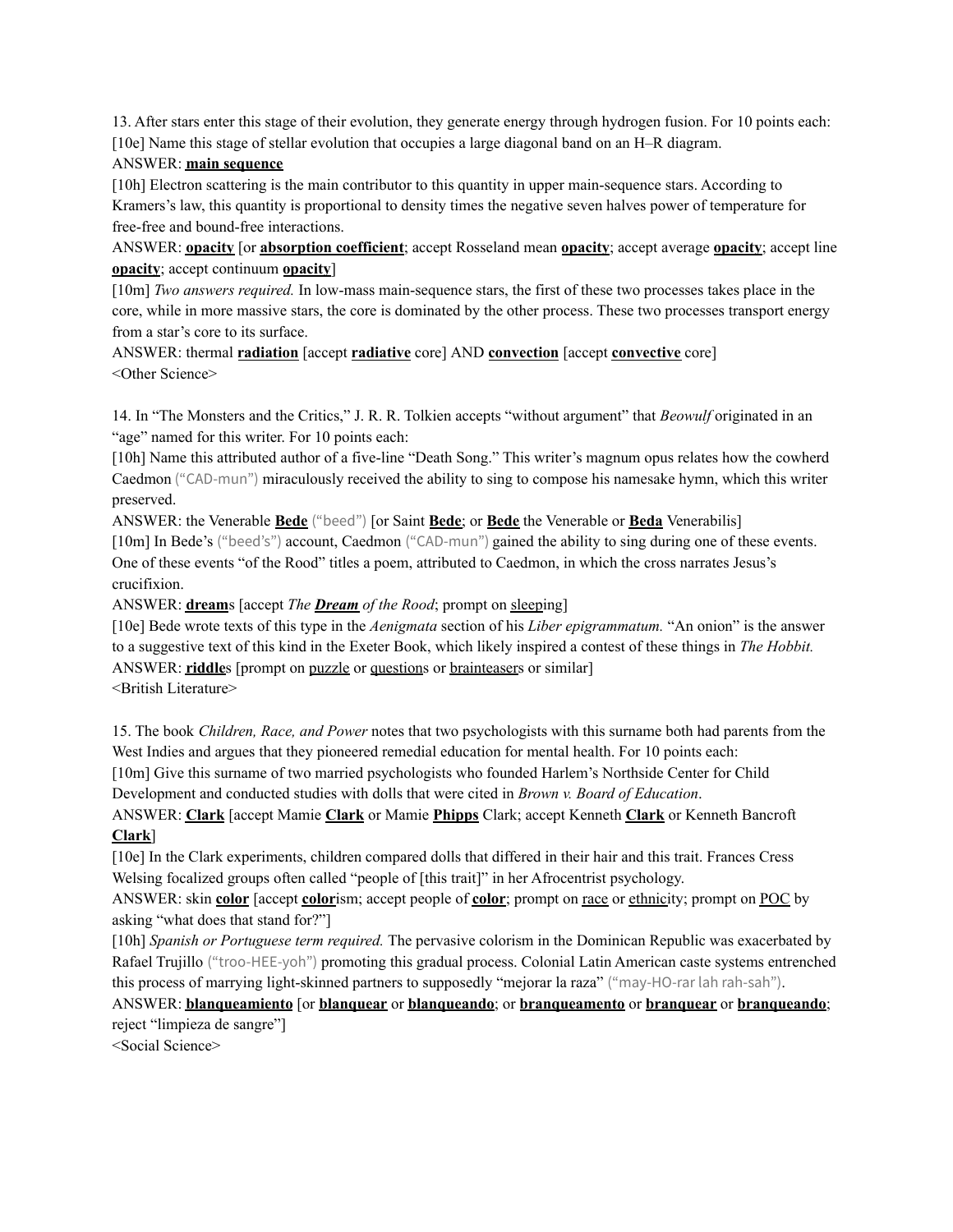16. The Baroque-period cittern is similar to this other plucked string instrument. For 10 points each: [10m] Name this instrument in the lute family that has four doubled metal strings. Antonio Vivaldi's C major concerto for this instrument is often paired with *The Four Seasons*.

ANSWER: **mandolin** [or **mandolino**; accept **Mandolin** Concerto in C Major, RV 425]

[10h] Another Vivaldi concerto in C-major is his RV 537, in which two players of these instruments act as soloists. Vivaldi's contemporary Giuseppe Torelli wrote over 30 concertos for one to four of these instruments.

# ANSWER: **trumpet** [or **tromba**]

[10e] Vivaldi also wrote four "national" concertos for this instrument, but only *Il gran mogol* has survived until the present day. James Galway plays a gold version of this woodwind instrument, the lower cousin of the piccolo. ANSWER: **flute** [or **flauto**; accept transverse **flute** or Western concert **flute**]

<Classical Music>

17. One of these creatures named Xanthippe ("zan-THIH-pay") helps a bureaucrat become mayor of New York City in Cynthia Ozick's novel *The Puttermesser Papers*. For 10 points each:

[10m] Name these creatures that can be destroyed by removing the aleph on their foreheads. Joseph draws a comic about one of these creatures at the end of *The Amazing Adventures of Kavalier and Clay*.

## ANSWER: **golem**

[10h] A novel by this author takes the form of a lecture course given by the supercomputer Golem XIV ("fourteen"). Another novel by this author features "sallies" about "constructors" who build a robot that behaves like Maxwell's demon.

ANSWER: Stanisław ("stah-NYEE-swahf") **Lem** [or Stanisław Herman **Lem**]

[10e] This author retold the story of Rabbi Loew ("LOW") in his book *The Golem*. This author is better known for describing life in a concentration camp in *Night*.

ANSWER: Elie **Wiesel** [or Eliezer **Wiesel** or Élīʿezer **Vīzel**]

<European Literature>

18. René of Provence ("pruh-VONCE") initiated a festival in which a turtle-shaped wooden effigy of a creature legendarily bested by this person was paraded around Tarascon. For 10 points each:

[10h] Name this saint who, according to the *Golden Legend*, tamed the person-swallowing tarasque. An apparition of this biblical woman made a 19th-century appearance in the Philippine town of Pateros.

ANSWER: Saint **Martha** of Bethany [accept Santa **Marta** de Pateros or Saint **Marta** of Pateros]

[10m] The French festival that celebrates Martha taming the tarasque takes place on or near this holiday. This holiday commemorates an event in which a "mighty rushing wind" descended upon a gathering of men who may have been celebrating Shavuot ("shah-voo-OAT").

ANSWER: **Pentecost** [or Feast of **Pentecost**; accept **Whitsun**day]

[10e] The tarasque tamer Martha of Bethany was one of this man's sisters. The shortest verse in the Bible describes Jesus weeping before resurrecting this man in the Gospel of John.

ANSWER: **Lazarus** of Bethany [or **Elʿāzār**]

<Religion>